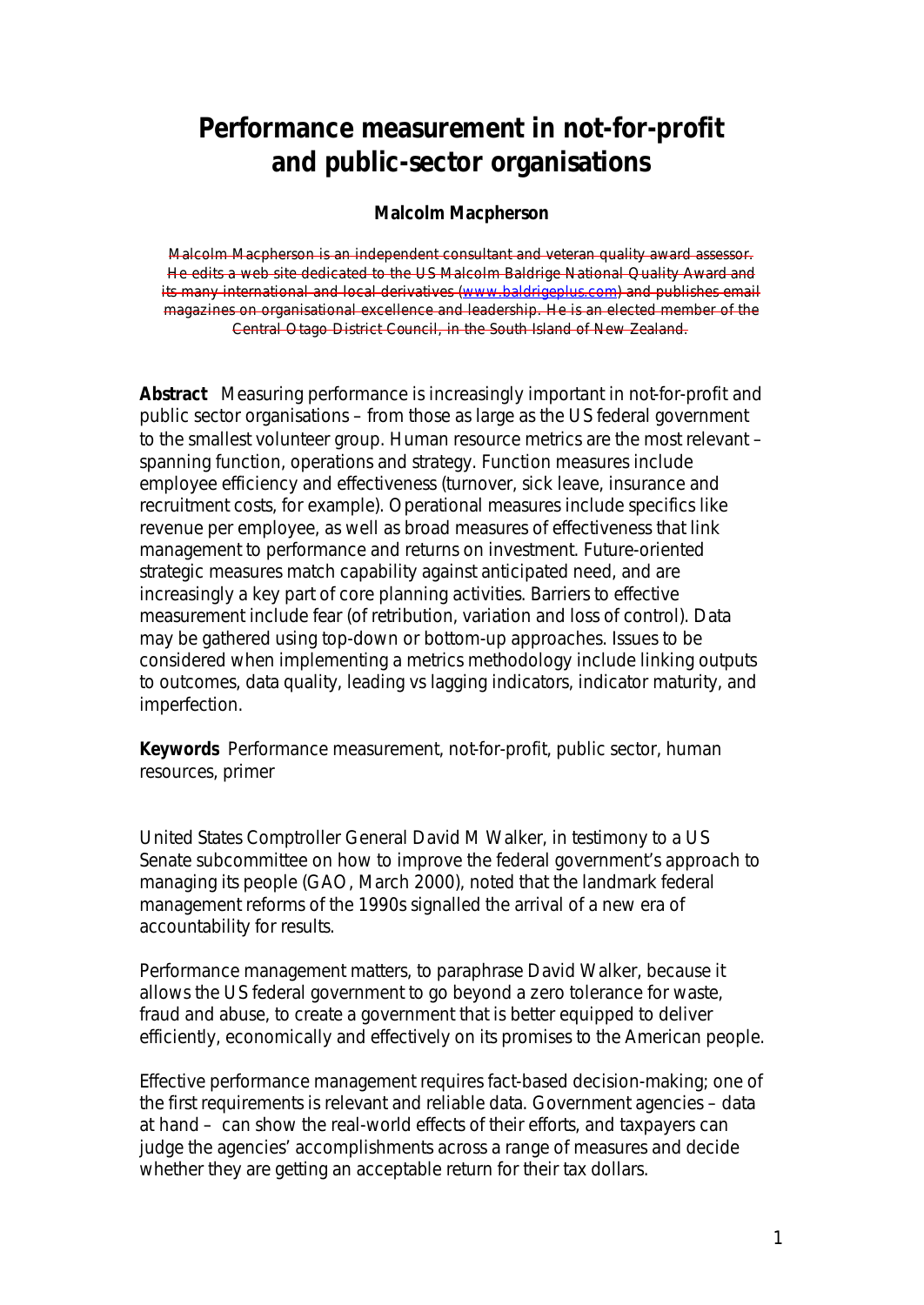At the other end of the public-sector, not-for-profit, spectrum, two Irish academics have proposed an innovative approach to excellence in small, often informal, grass-roots volunteer organisations that includes a healthy dose of measurement. Their step-wise, modular model (in the April, 2001 issue of the American Society for Quality's magazine **Quality Progress**) begins with basic measures such as membership, bank balance and average attendance, and evolves to sophisticated benchmarking and the tracking of high-level indicators like success in meeting stakeholder expectations.

Organisations in the not-for-profit world approach performance management issues and the collection and use of performance information from a wide variety of perspectives, and for many different reasons. But they all want the same return – better performance. And the key? Measurement.

### **Measurement in human resource management**

Attention to human resources (HR) performance is more critical in not-for-profit organisations, whose human costs (payroll, benefits, training and development) can account for more than 75% of overall costs, and whose human assets directly affect performance, compared to capital-based organisations whose human costs may be less than 15% of total costs, with a less direct impact on performance. HR metrics are likely to be your first priority.

Jack Phillips' book *Accounting in Human Resource Management* lays out three challenges: The HR function should be integrated with strategic planning and operational frameworks; HR staff should build relationships with other key managers, particularly operations (line) managers; and HR practitioners should continuously improve how they measure what they do.

Measurement of human resources falls into three broad areas:

**(1) Function measures** include employment efficiency and effectiveness measures like turnover, cost per hire and grievance numbers, and while essential for audit and accounting purposes, do little to improve overall performance.

Data sets might include sick leave (sometimes a useful proxy for staff dissatisfaction) and outstanding annual leave (a measure of effective use of time, and a contingent liability). Number of reported accidents, costs of employee disability insurance or claims on accident insurance schemes, expenditure on training (and comparisons between training hours or costs and improvements in performance), and staff turnover and recruitment costs are all commonly tracked and reported.

Larry Morden, writing about measuring human resource effectiveness in Margaret Butteriss' book *Changing Roles to Create the High-Performance Organization*, recommends tracking just the *vital few* function metrics, using broad measures, gathering data that are already at hand, and targeting those that allow both internal and external comparisons.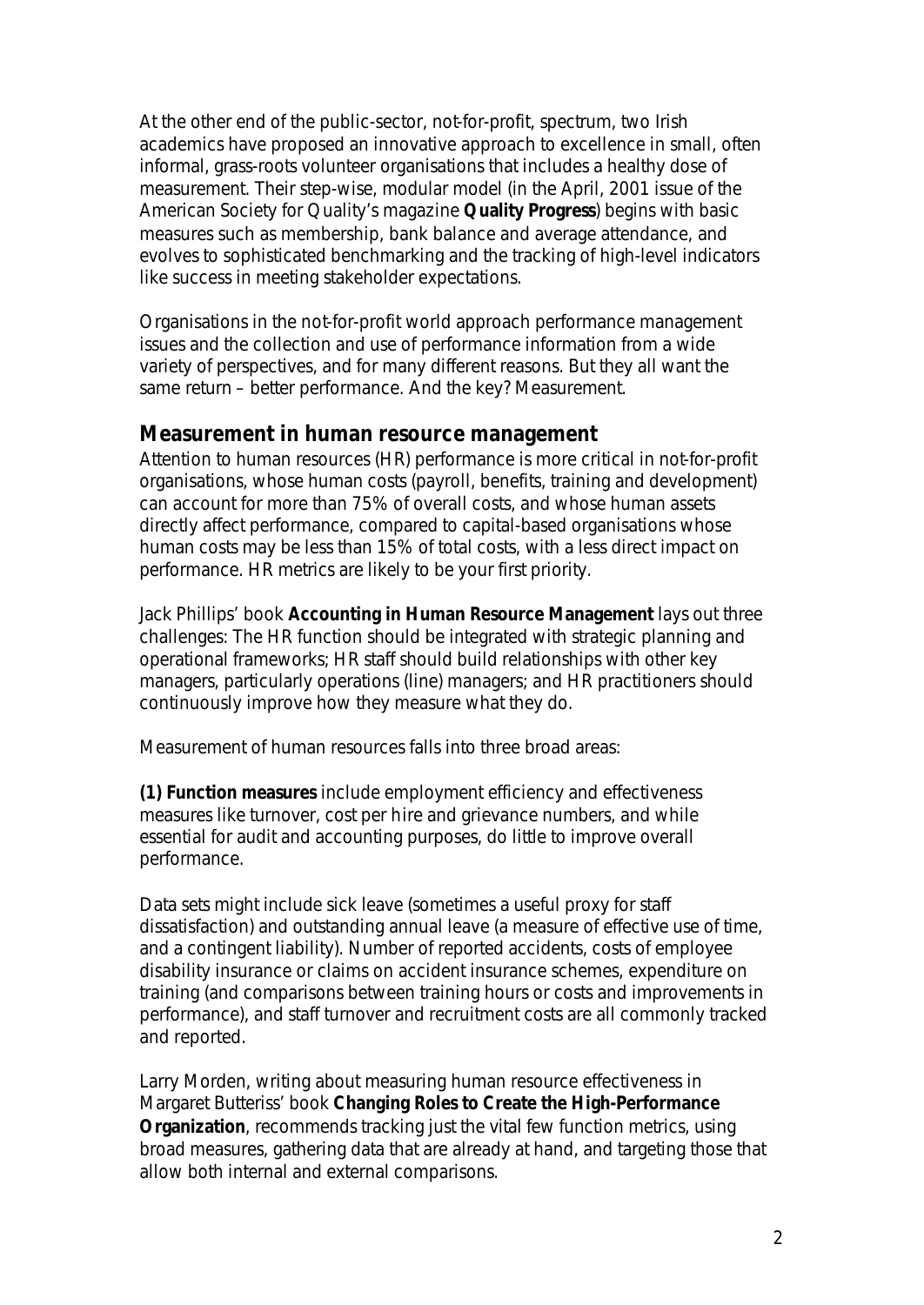**(2) Operational measures** which track productivity and profitability (revenue per employee, operating costs per work team), include broad measures like Schuster's Human Resource Index, and Phillips' Human Resource Effectiveness Index which purport to link HR management to organisational performance.

Organisational effectiveness measures with an HR component – in local government for example – might include measures of customer service such as nature of customer/client contact with staff (in person, by telephone, by fix-ogram, email, visits to web pages); call efficiency (the number of abandoned service calls); service wait times; use of core facilities (community pools, museums, libraries – measured by cost per swim, cost per visitor or user, user numbers compared to staff costs), emergency management effectiveness, legal and enforcement and appeal costs and so on.

Return on investment (ROI) is increasingly used as a measure of HR value. The success of a recruiting process, savings from an employment procedure, return on investment in a gain sharing program, reaction to changes in an employee benefits package, the impact of a diversity initiative, effectiveness of a revised orientation process or management development programme, the contribution of an employee suggestion programme, or the financial benefits of a sexual harassment prevention programme are all possible metrics.

And there is an increasing emphasis on treating HR as a profit efficiency centre, by allowing the users of HR services to 'buy' them at best price (from either internal or external sources) – although allowing line managers to opt out on a cost basis may undermine HR accountability for operational performance and strategy delivery.

Morden says that every HR program should have its ROI measured, with each measure 'belonging' to a group or individual. Data should be widely communicated, relevant and frequently collected, and supported by front-line service providers.

**(3) Strategic measures** are future-oriented (*required* vs *current* skill set, culture, environment, information utilisation, technology utilisation and demographics). At their simplest they match current capability against future needs, but recent developments in the identification and measurement of intellectual capital link HR to advanced notions of knowledge management, and put the HR function centre and up-front in the strategic planning process.

Strategic measures should be part of and come from the planning process, according to Morden; implemented over time; owned by an accountable person or group; and be comparable year-on-year and linked to on-going plans.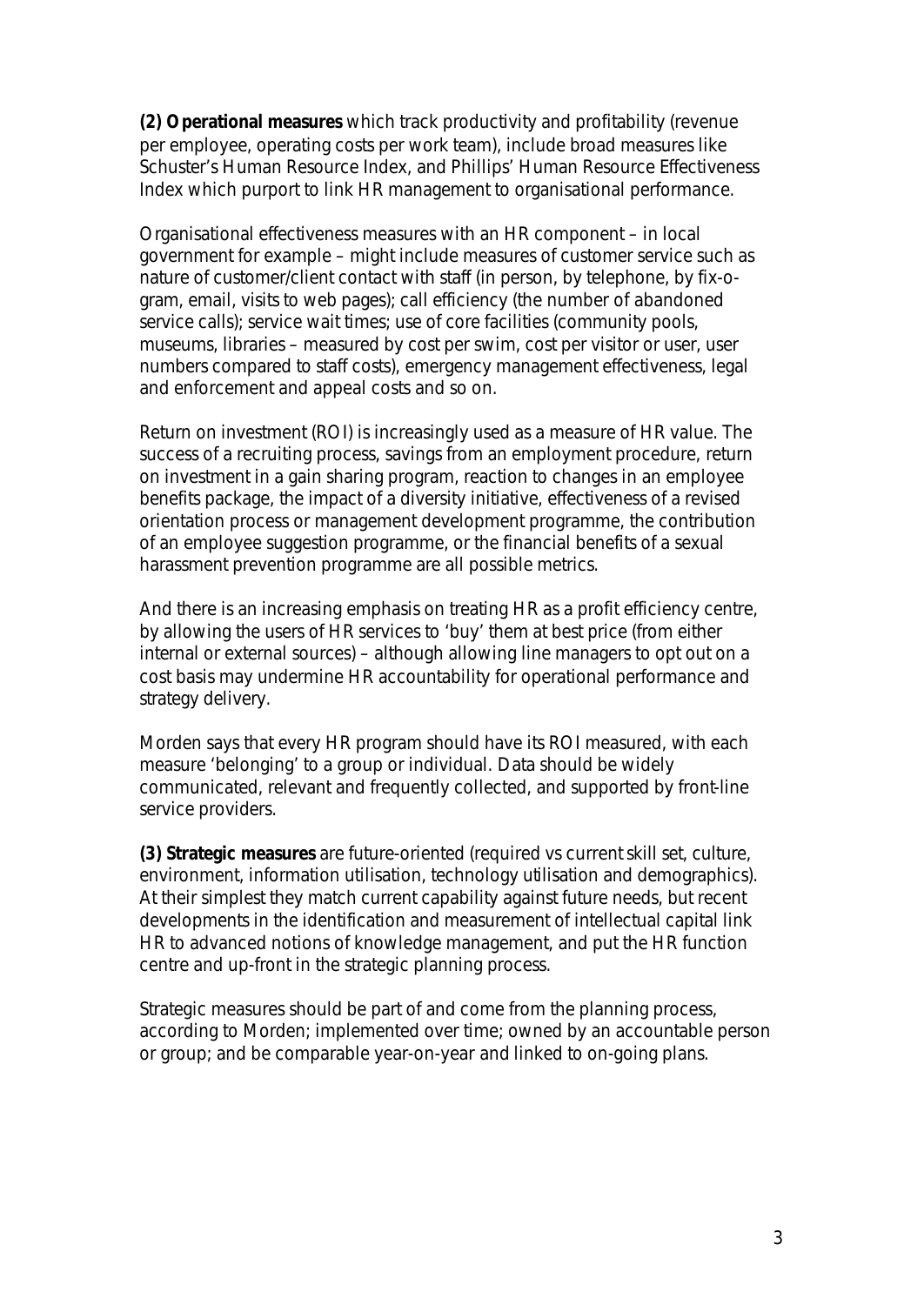## **Measuring the performance of human services providers**

The next few paragraphs draw on unpublished comments by Loren Bawn, Executive Officer for Community Systems, Iowa Department of Human Services.

Work on measures of quality in human services is in its infancy, Loren says. Many of the measures taking hold have to do with administrative efficiency (time to process an application, error rate, number of rings to answer the telephone). The other large area is customer satisfaction, although usually not done well – using poorly designed surveys, with no comparability from year to year.

In the mental health realm in the USA, there are functional assessment tools that attempt to measure quality of life based on what the developers of the instrument define as normalcy. These tend to be not-so-subtly laden with value judgments concerning work, interpersonal relationships and public behavior, and measure progress towards outcomes valued by the funder (or in some cases, the treatment community) rather than those valued by the customer (or client, or patient).

Noting the current emphasis on outcome measurement, Loren Bawn cautions against *management by outcomes*, and hopes that MBO in this instance does not lead to the sub-optimising *just-make-the-numbers-who-cares-how* that organisations went through when MBO stood for *management by objective*.

That said, there is potential in identifying the outcomes customers find important, and determining if the system is capable of producing them consistently.

One outcome gaining currency in mental health, for example, is *community tenure* (the number of days an individual with a serious, persistent mental illness is able to remain outside an inpatient institution). This is an outcome that may be more highly valued by the funder (inpatient services cost more than outpatient) than the individual experiencing the symptoms.

That aside, it should be possible to run the numbers on service providers to discover whether and where stable systems achieve these outcomes. It may then be possible to answer the *by what method* question, and to publish the information for benchmark purposes.

In the primary – personal health – area, innovative general practitioners and specialist physicians are beginning to re-think how care is delivered, taking a systems approach and tracking key indicators – both efficiency measures (length of patient visit, days to third available appointment, and so on), and outcome measures (percentage of patients with blood pressure less than 160/95, percent of registered patients with average HbA1c values less than 8%, for example).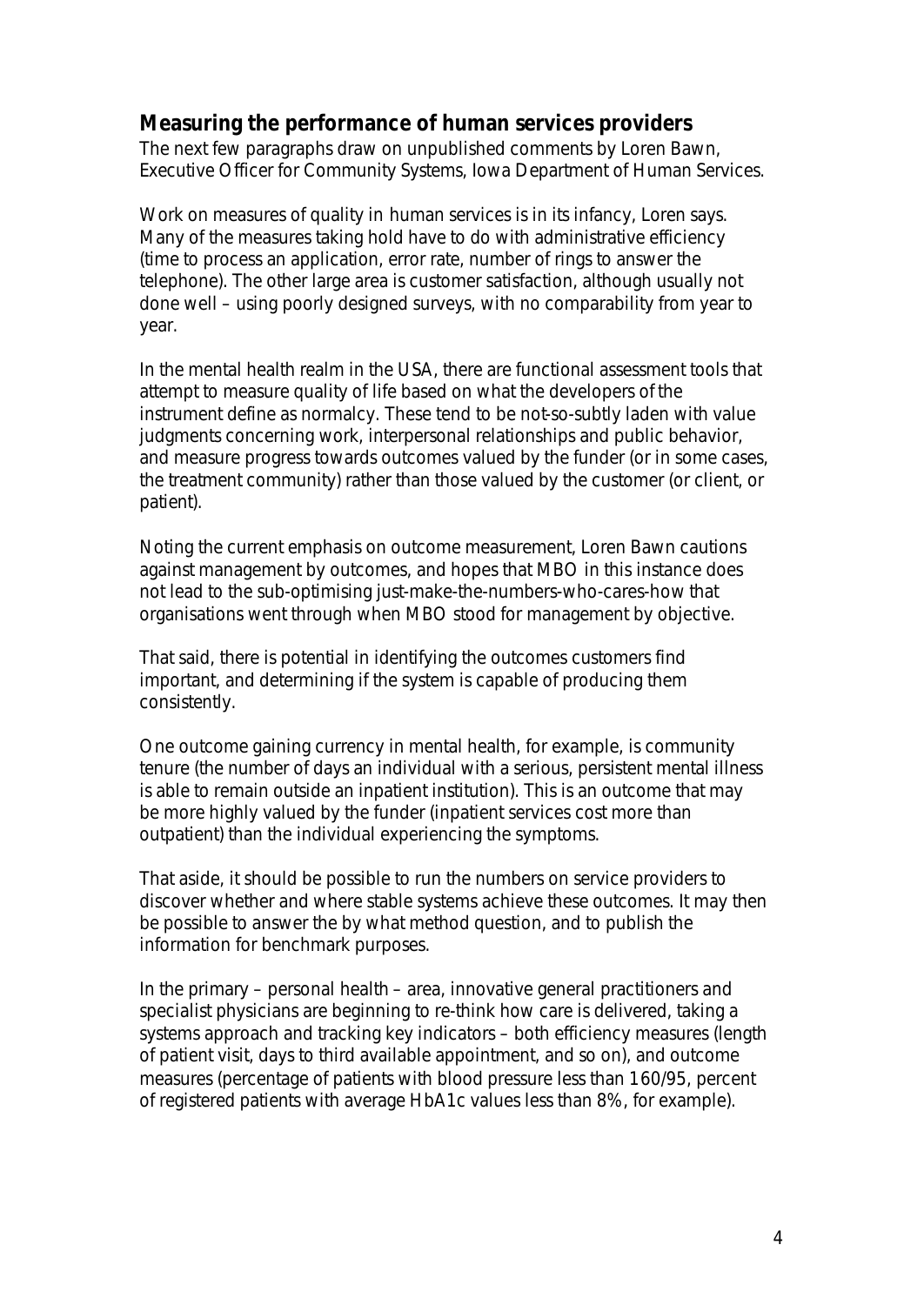## **A performance indicator primer**

This material elaborates on a March 2001 unpublished presentation – Choosing Performance Indicators – by Steven S Prevette, QA Engineer, ESH Radiological Compliance, Fluor Hanford. On-line references: www.hanford.gov/safety/vpp/trend.htm and www.hanford.gov/safety/vpp/busobj2.htm

So you have decided to begin collecting indicators to inform and drive better performance. Where to start? How do you decide what to measure (and, perhaps more important, what not to measure)? The following is a generic introduction to the use and abuse of indicators – directed at not-for-profit organisations, but relevant to anyone with an interest in performance metrics.

#### **Barriers to the development of performance indicators**

Fear is the major barrier – there is a common apprehension that by developing indicators, people in the front line provide whoever they account to (managers, trustees, taxpayers, 'the hierarchy') with weapons to be used against them. The worry, Steven Prevette says, is that "higher ups will use it as a 'hammer'". There may also be a concern that publishing measures may lead to the arbitrary imposition of inappropriate quotas and targets.

Variation will also be an issue – every process has some natural variation. Publishing an indicator may encourage fruitless (and unnecessary) tampering, in an attempt to 'do something' about unavoidable random fluctuation, or invite comment and criticism when performance apparently 'misses the mark'.

There may also be a perceived loss of control over how performance is portrayed – when there is an indicator everyone can see, there will be a variety of opinions about what it means.

And finally, there is the inclination, especially in risk-averse public-sector organisations, to develop the *perfect* indicator the first time – an invitation to prevarication.

There are three classes of indicators:

- 1. **facts of life** "if we don't raise or earn this amount of money, we will go out of business"
- 2. **planning, prediction and budget numbers** used for comparison and to drive continuous improvement; and
- 3. **arbitrary numerical targets** generally used to judge workers by.

*Avoid the use of the third kind of number* (attributed by Steven Prevette to Henry Neave, with principal credit to W Edwards Deming).

#### **Where do not-for-profit indicators come from?**

There are three usual information sources: worker and customer/client opinion; expert review; and process measurement. In industrial and commercial environments, process measurements dominate; employee and customer opinion, captured in satisfaction surveys and organisation climate surveys, may be tracked and published, but the link to purpose, process and product is often weak.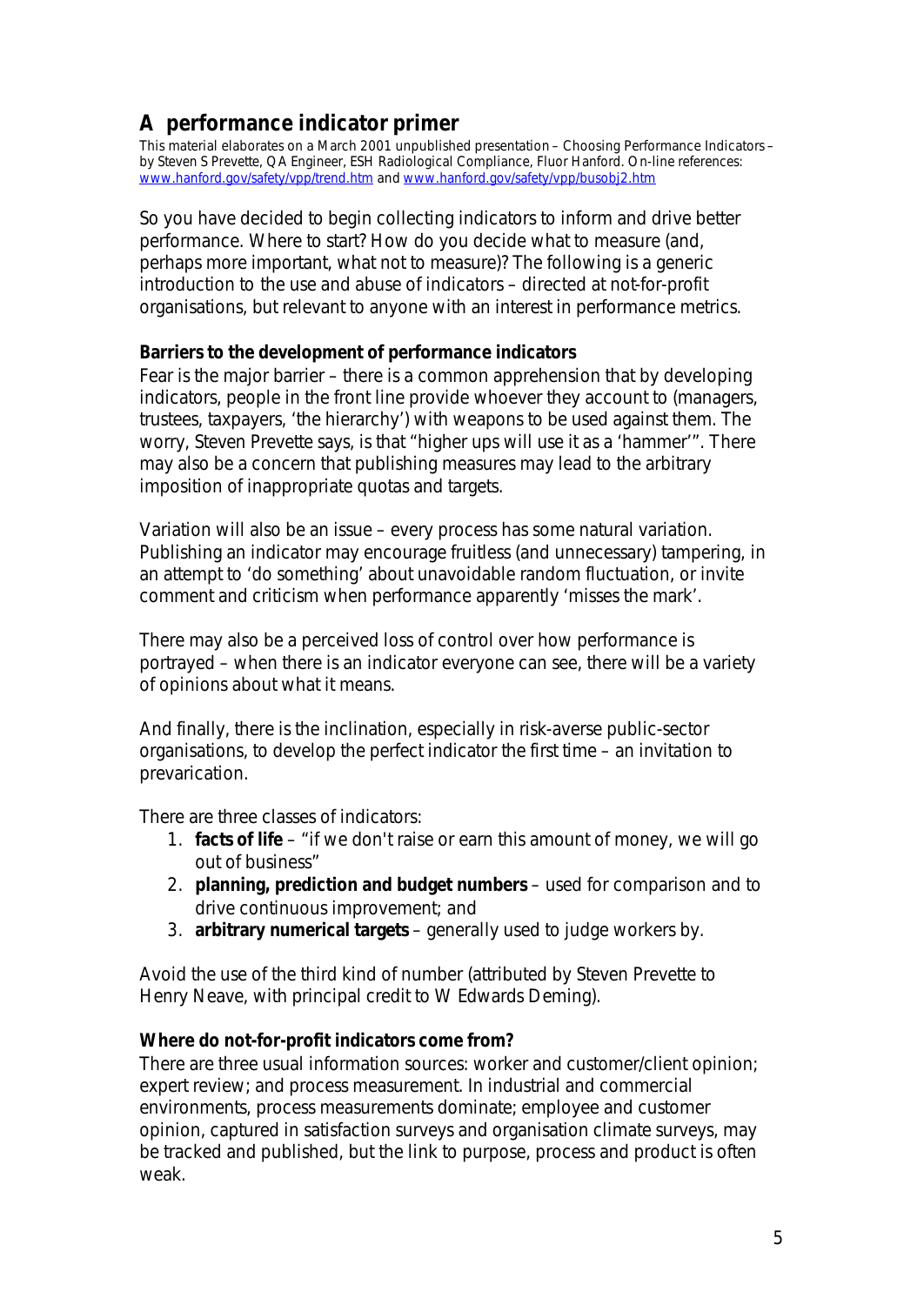In not-for-profits, the reverse tends to be the case – customer/client data exists and is linked to purpose and outputs (and rarely, to outcomes) – but process information is not usually gathered.

Information from expert reviews can be converted to measurement data through grading criteria – although that is not commonly done. This analysis will now focus on process measures.

## **Top-down (ideal) vs bottom-up (reactive, but realistic) approaches**

Start the search for your key performance indicators by looking at your mission and vision (purpose). Ask yourself (and others): what are our products and services, who are our customers? What are our desired outcomes? What are the processes that deliver those outcomes?

With the answers in mind – and they may nor be straightforward (who, for example, is the customer in a state-subsidised, fee-charging kindergarten? And what is the product?), decide on your measures, set up the data sources, begin to gather the data.



## Performance indicators for a generic process

**Indicators (think of them as gauges which measure rates of flow) may be located anywhere in a process – from raw product inputs through outcomes** *Credits – Steven Prevette and Phil Monroe*

### **Making the connection from output to outcome**

Outcomes are only achieved as a result of a process, and while focusing only on outcomes is a sure path to failure, so is ignoring outcomes altogether. Ask: when I provide a product or a service, what is the connection to my desired outcome?

Example – a kindergarten provides safe care and early preparation-for-school to a child. The kindergarten's *output* is its daily teaching and training. The *better preparation for life and school* that its children graduate with is the *outcome*.

Example – Steven Prevette provides metrics training to a fellow worker. His *output* is a better educated colleague. His *outcome* is that colleague applying his or her new knowledge to performance indicator work, which will have a positive impact on the mission of Fluor Hanford and the Department of Energy.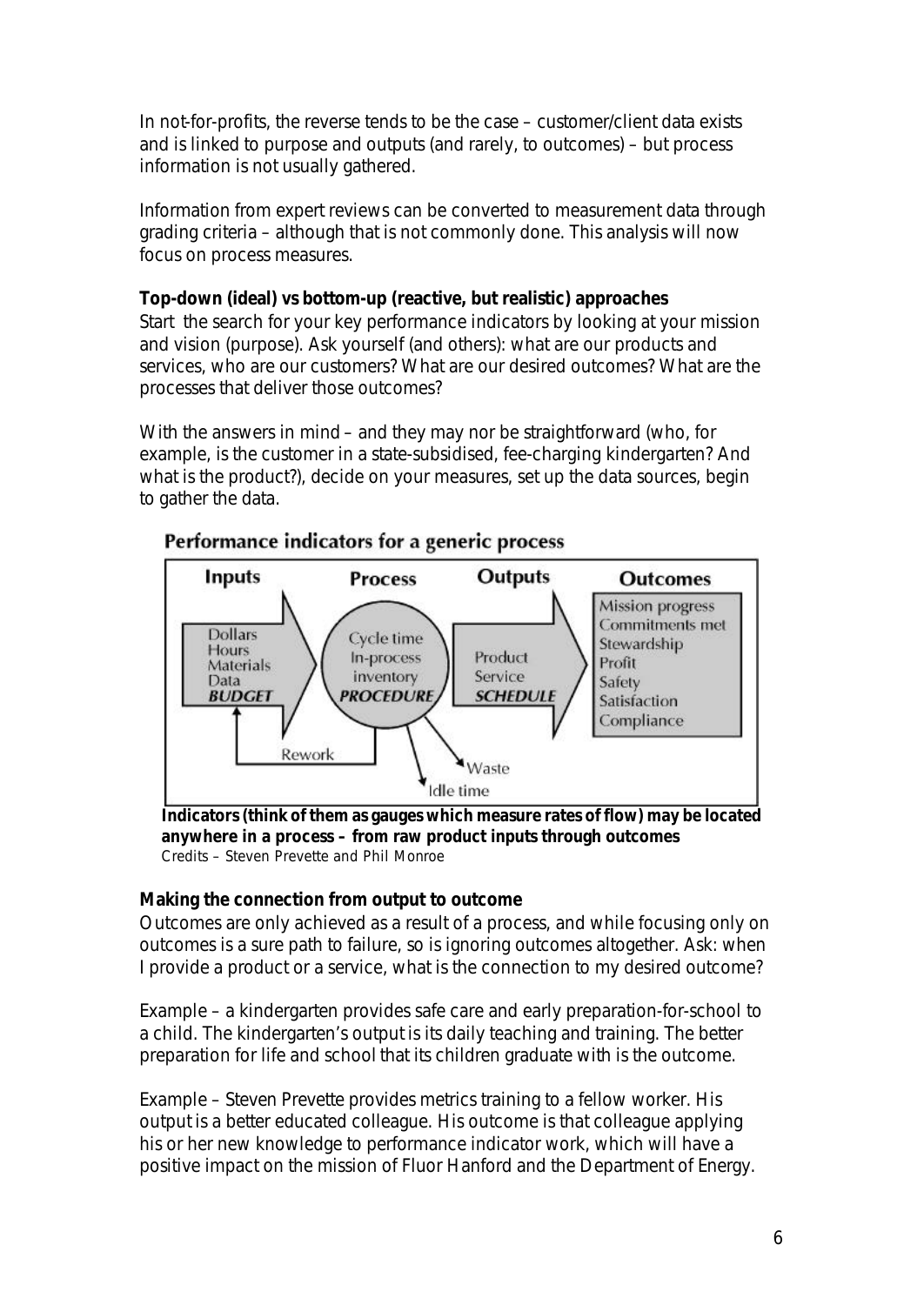Top-down indicators include rates (units per time – dollars, hours), efficiency (inputs vs budget, input vs idle time), cycle time (time per intervention, procedure, consultation), backlog (inventory), procedure compliance, completion without stoppage, output rates (units per time of product or service), productivity (output divided by inputs), defect rates (waste plus rework vs output) and effectiveness (outcome measures, outcome per patient, percent compliant, output vs schedule).

The **bottom-up** approach is *go find what data you currently have*. Review existing procedures, requirements and processes, look for compliance issues, read the contract. Choose the vital few measures from the options this search reveals. Advantage – cost effective. Disadvantage – only focuses on *visible* data.

### **Data quality**

Data should be replicable. Operational definitions are essential. Source data must be defined. There is no *true value* of anything, but precise specification can save much trouble in the future. Anyone should be able to apply the same operational definition to the same source data, and get the same results.

#### **Leading and lagging indicators**

- **Lagging Indicators** show the final result of an action, usually well after it has been completed. Profitability is a lagging indicator of sales and expenses. Lagging indicators dominate at the higher levels in an organisation and they tend to be standardised and dictated from above.
- **Leading Indicators** are those which reliably foretell or indicate a future event. Employee satisfaction is usually recognised as a leading indicator of customer satisfaction. Leading indicators tend to dominate at lower levels, reflecting processes that achieve outcomes, to be customised, and to be bottom-up.

Example – Steven Prevette provides the following transition from high-level lagging to workplace leading indicators within his ESH radiological compliance work environment.

| Agent<br>Department of Energy | <b>Indicator</b><br>Lost workday case rate                                           |
|-------------------------------|--------------------------------------------------------------------------------------|
| Contractor                    | Lost workday case rate<br>OSHA recordable case rate                                  |
| Project                       | OSHA recordable case rate<br><b>Facility Evaluation Board OSH results</b>            |
| Facility                      | OSHA plus first aid case rate<br>Self assessments<br>Housekeeping inspection results |
| Work team                     | Safety related work package cycle time<br>Procedure compliance rates                 |